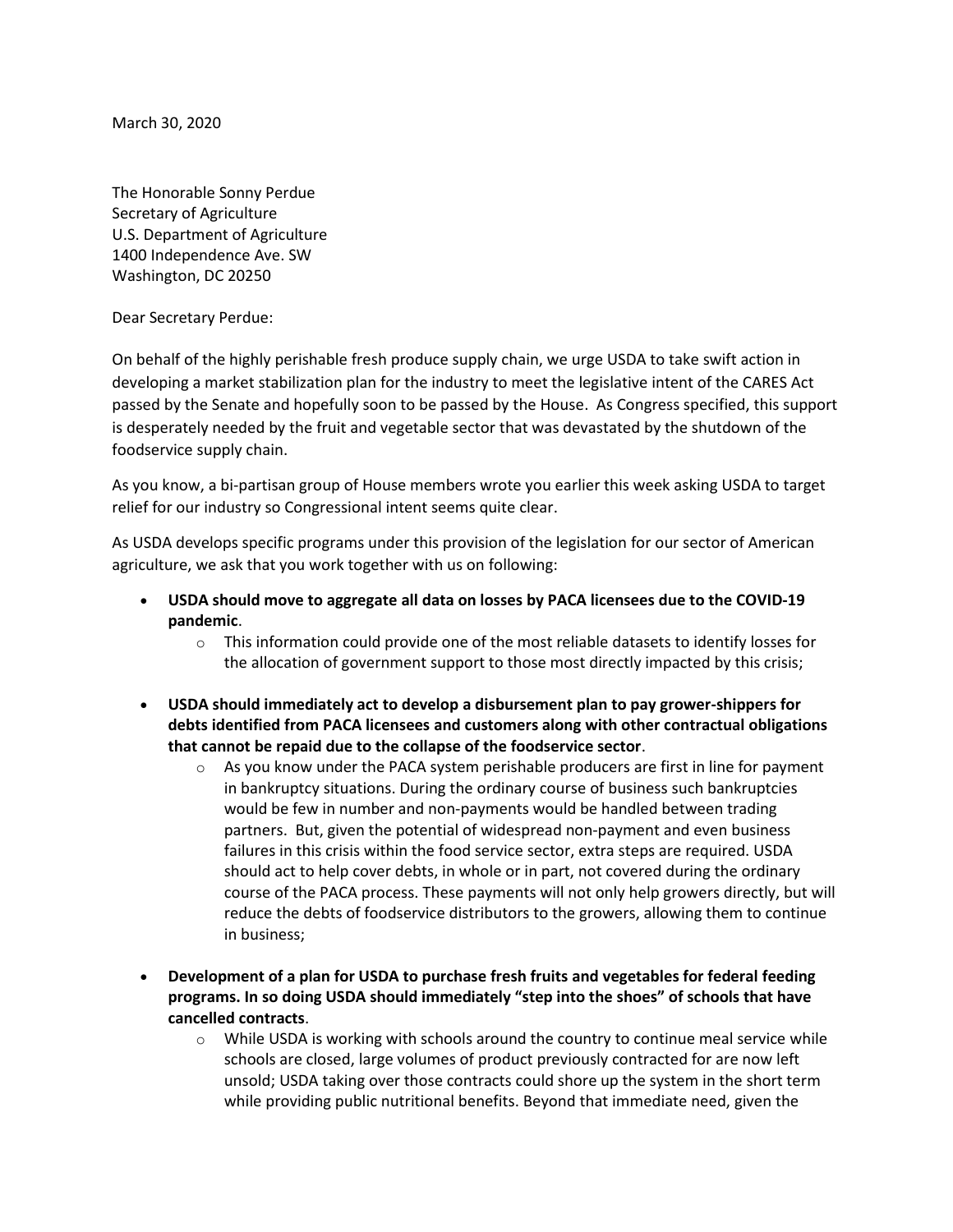potential for this crisis to linger for weeks and months, USDA should immediately work to create an expedited section 32 style purchase program. With the duration of this crisis uncertain, and food service sector purchasing ceasing, USDA should contract now for product in the coming weeks to add much needed medium term stability.

- **As we seek to quantify the full international trade impacts of this global crisis, USDA should be prepared to create a program that assists producers with respect to lost international markets**.
- **Use of all resources at USDA's discretion, including carryover funds from the previous fiscal year, must be part of the solution to address the immediate needs of the specialty crop industry**.

These are our industry's initial needs and ideas to help reduce the financial devastation from this crisis. While this crisis continues to evolve, so might solutions that are warranted for consideration. The fresh produce industry stands ready to work with you and the USDA team to implement an effective and aggressive stabilization program. We thank you for your swift attention on these matters to ensure that our businesses can remain open to keep Americans fed during, and after, this national emergency..

Sincerely,

Thomas E. Stenzel **Dave Puglia** President and CEO **President and CEO** United Fresh Produce Association Western Growers

02. 16 Onlin

Kam Quarles **Michael A. Joyner** Michael A. Joyner CEO President

National Potato Council **Florida Fruit & Vegetable Association** 

## **Produce Industry Allied Organizations**

American Mushroom Institute American Seed Trade Association National Onion Association National Peach Council National Watermelon Association North American Strawberry Growers Association Produce Marketing Association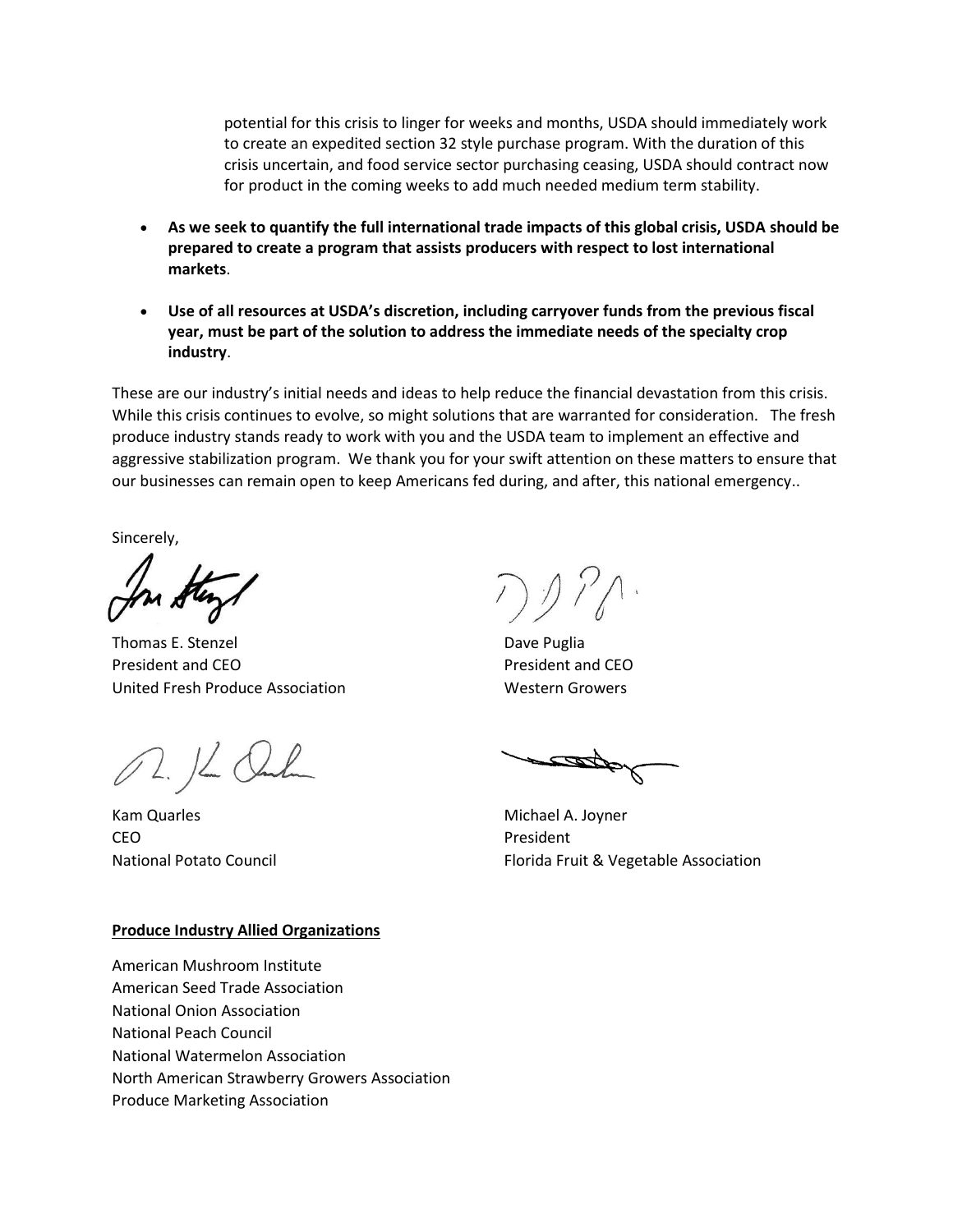U.S. Apple Association United Potato Growers of America US Sweet Potato Council Fresh Produce Association of the Americas Gulf Coast Watermelon Association Idaho-Oregon Fruit and Vegetable Association Indiana-Illinois Watermelon Association Maryland-Delaware Watermelon Association New England Produce Council Northern Plains Potato Growers Association Northwest Horticultural Council Southeast Produce Council Western Watermelon Association California Apple Commission California Avocado Commission California Blueberry Association California Blueberry Commission California Cherry Growers and Industry Association California Citrus Mutual California Farm Bureau Federation California Fig Advisory Board California Fresh Fig Growers Association California Fresh Fruit Association California Leafy Greens Marketing Agreement California Pear Growers Association California Seed Association California Sweet Potato Council Grower-Shipper Association of Central California Olive Growers Council of California Ventura County Agricultural Association Colorado Potato Administrative Committee Florida Citrus Packers Florida Strawberry Growers Association Florida Tomato Exchange Florida Watermelon Association Georgia Fruit and Vegetable Growers Assoc. Georgia Watermelon Association Idaho Grower Shippers Association Idaho Potato Commission United Potato Growers of Idaho Maine Potato Board Michigan Apple Committee Michigan Blueberry Advisory Committee Michigan Potato Growers, Inc